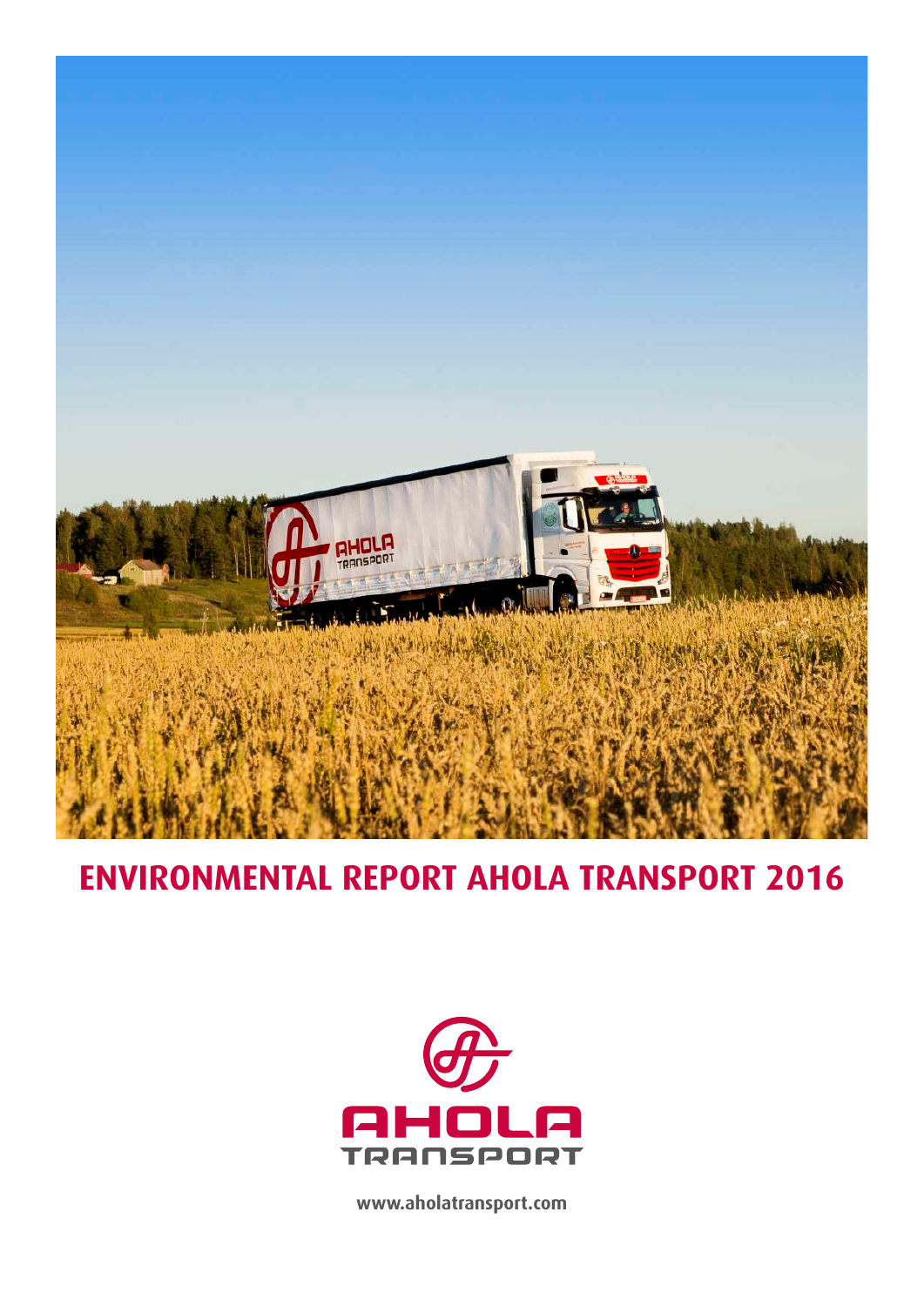Ahola Transport plans and carries out transport assignments with an on-line concept, where the customer's freight is always the starting point for planning routes. This way, lead times can be shortened, freight handling is minimized and flexibility is increase

#### **Background to Ahola Transport's Environmental Work**

Ever since the middle of the 1990s, Ahola Transport has actively worked on improving its environmental profile. In 2000, a more purposeful environmental effort was begun in which third-party certification of the company's environmental system (according to ISO 14001) constituted a natural step. This goal was reached in 2002 when the company obtained its ISO 14001 environmental management certificate. Since 2001, the company has published an annual environmental report where the goals and results of the environmental work are presented.

The rationale behind the active work on environmental improvement measures is founded in demands from customers and other interest parties, in an ever greater environmental awareness among the company's owners and co-workers as well as an increased insight into the connection between environment and economy

within the transport industry.

#### *The following tasks form the core of our environmental work:*

- Constantly reducing our fuel consumption and our emissions in relation to the quantity of transported freight.
- Increasing our co-workers´ insight into environmental issuesä.

# *Result for 2016*

**Training**

#### **Drivers**

The detailed environmental goal with respect to the training of drivers in 2016 was that 90 % of the company's own drivers would have had training in fuel-efficient driving by the end of the year.

The result by the end of 2016 is that 100% of our own drivers have had traning in fuel-efficient driving.

#### **Other Staff**

The goal for 2016 was that at least 95 % of the staff would have up-to-date environmental training. In the annually reoccurring internal environmental training sessions, the following things i.a. are addressed

- Emissions that occur in lorry transports and their impact on the environment
- How one can, using an effective transport concept, reduce one's environmental impact
- Ahola Transport's environmental goals and key figures

By the end of 2016, 89 % of our staff had actual environmental training. The goal was not reached but still it was higher than last year.

#### **Fuel saving**

During 2016 Ahola Transport has made significant investments in vehicle computers, enabling more environmental friendly and safer transports. During the fall the company has equipped an additional of 150 more trucks with vehicle computers. The device helps and motivates to a more environmental friendly and safer driving.

#### **Result of Fuel Consumption per Tonne kilometre**

Our goal is to transport more freight in relation to our environmental impact. The company's environmental performance concerning fuel consumption is based on a correlation made between the actual fuel consumption and the number of produced tonne kilometres. The follow-up is done at the vehicle level. In this manner, a key figure that takes into account the essential factors in question regarding fuel consumption in relation



## **Total Emissions 2016**

The emissions have been calculated at the vehicle level based on the number of litres of fuel per tonne kilometer (see above). The emissions are calculated for our own and for contracted vehicles. As a basis for calculating emissions, the Swedish Road Haulage Association's values for various Euro-class emissions are used.

|                                  | <b>NO</b> <sub>x</sub> |       |       | <b>PM</b> | CO 2   | <b>SOx</b> |
|----------------------------------|------------------------|-------|-------|-----------|--------|------------|
| Emissions in gram per tonkm 2015 | 0.151                  | 0.021 | 0.096 | 0.001     | 36.19  |            |
| Emissions in gram per tonkm 2016 | 0.145                  | 0.02  | 0.099 | 0.001     | 37.522 |            |

## **Euro-classes 2016**

The result shows the distribution of EURO classes for all of our own and contracted vehicles in the previous year, as well as the development over the past three years.

#### **The countinuing environmental work**

Ahola Transport´s mission has for years been to offer more efficient, more reliable and more environmental friendly transport and logistics services. The basis of the environmental work consists of the company management's environmental targets and environmental programme where even stronger will be focus on continuously reducing its environmental impact in relation to the produced tonnekilometers. During 2016 this will be achieved mainly by:



- Educate, encourage and follow up on all drivers' driving behavior through investment in training, coaching and follow-up
- Additional investment in vehicle systems for following up on driving behavior'
- More environmental friendly engines via renewal of fleet